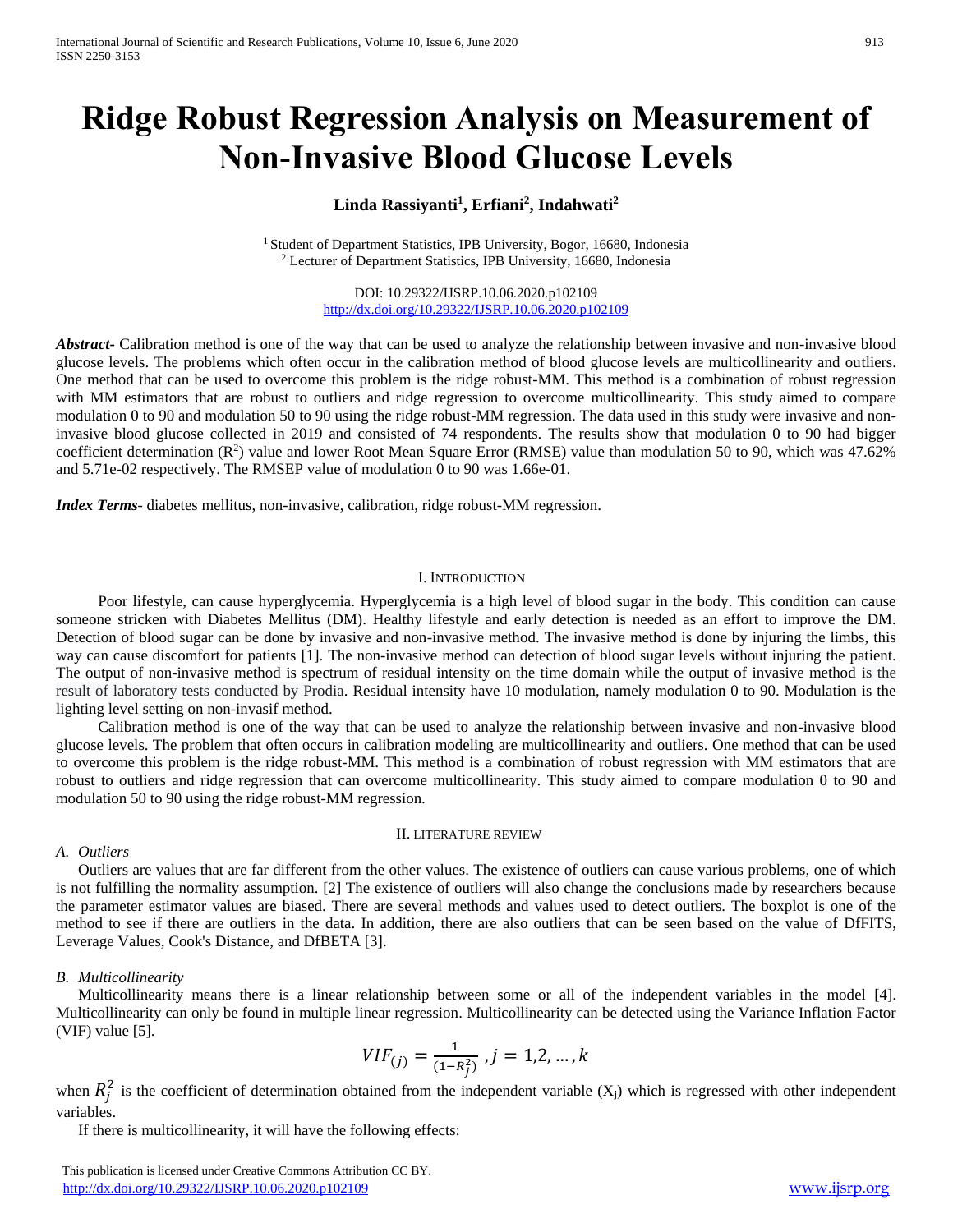International Journal of Scientific and Research Publications, Volume 10, Issue 6, June 2020 914 ISSN 2250-3153

- 1. The partial coefficient of regression is not measured precisely, thus making the standard error value large.
- 2. Estimated ordinary least square parameters and standard deviations will be very sensitive to changes.
- 3. The confidence interval value of the regression coefficient will widen, so that it tends to accept  $H_0$  or there is no statistically significant regression coefficient [6].

## *C. Robust Regression*

The robust regression is a regression analysis method that is used when distribution of error is not normal or there is an outlier. The robust regression can overcome data with outliers without eliminating the outliers [7]. Estimation methods in robust regression include M (maximum likelyhood type) estimation, LTS (least trimmed squares) estimation, S (scale) estimation, and MM (method of moment) estimation. This study used MM estimator which is a method that combines S estimation (estimation with high breakdown point) and M estimation introduced by Yohai.

## *D. Ridge Regression*

The ridge regression gives a biased estimate of regression coefficient by modifying the least squares method to get minimum variance by adding a constant k for stabilizing the coefficient [8]. If value of k is 0 then  $β_{ridge} = β_{OLS}$  and if value of k> 0,  $β_{ridge}$  is a biased but more stable estimator. The modification is done by adding the bias constant k to the diagonal matrix **X<sup>T</sup>X** [9]. The independent variable and the dependent variable in the ridge regression are transformed into a standard form (standardization). The equation of ridge regression is:

$$
\widehat{\beta}_{Ridge} = (X^T X + kI)^{-1} X^T Y, \quad k > 0
$$

## *E. Ridge Robust Regression*

The ridge robust MM is a combination of robust regression with MM estimators that are robust to outliers and ridge regression that can overcome multicollinearity [10]. The result of ridge robust regression will be stable and resistant to outliers. The formula for estimating the ridge robust regression parameter is as follows:

$$
\widehat{\beta}_{RR} = (X^T X + kI)^{-1} X^T X \widehat{\beta}_{RobustMM}
$$

One of the ways to get the k value is use the method introduced by Hoerl, Kennard and Balwin in 1975. The formula for finding the k value is:

$$
k = \frac{p\hat{\sigma}_{RobustMM}^2}{\hat{\beta}_{RobustMM}'\hat{\beta}_{RobustMM}}
$$

## III. DATA AND METHODOLOGY

## *A. Data*

The data used in this study were invasive and non-invasive blood glucose collected in 2019. The data was collected at Tanah Sereal District, Bogor City and consisted of 74 respondents. The independent variable was invasive blood glucose measurement from laboratory tests conducted by Prodia and the dependent variable was non-invasive blood glucose measurement.

The tool of non-invasive measurement was designed with 5 replications. Each replications contains 10 modulation, namely modulation 0 to 90. Modulation is the lighting level setting on non-invasif method. So, for modulation 0 to 90 had 50 independent variables, because there were 10 modulations with 5 replications. Modulation 50 to 90 had 25 independent variables, because there were 5 modulations with 5 replications.

## *B. Methods*

The analysis procedure in this study were:

- 1. Testing outliers and multicollinearity.
- 2. Calculate the value of  $\beta_{MM}$  using the robust-MM regression.
- 3. Calculate the value of k.
- 4. Calculate the value of  $\beta_{RR}$ .
- 5. Measuring the goodness of the model using the values of  $R^2$ , RMSE, and RMSEP.
- 6. Draw a conclusion.

# IV. RESULT AND DISCUSSION

Data with modulation 0 to 90 had 50 variables while modulation 50 to 90 had 25 variables. Each modulation was centralized and scaled, and divided into 2 parts namely training data (80%) and testing data (20%). The sampling was repeated 100 times.

# *A. Outliers and Multicollinearity*

The highest blood glucose level was 614 mg/dL and the lowest glucose level was 69 mg/dL. [11] Blood glucose levels are divided into three, normal (<100 mg/dL), pre-diabetes ( $\geq$ 100 mg/dL to <126 mg/dL) and diabetes ( $\geq$  126 mg/dL). Thirty five respondents had blood glucose levels below 100 mg/dL which were categorized as normal. While 11 respondents had blood glucose levels between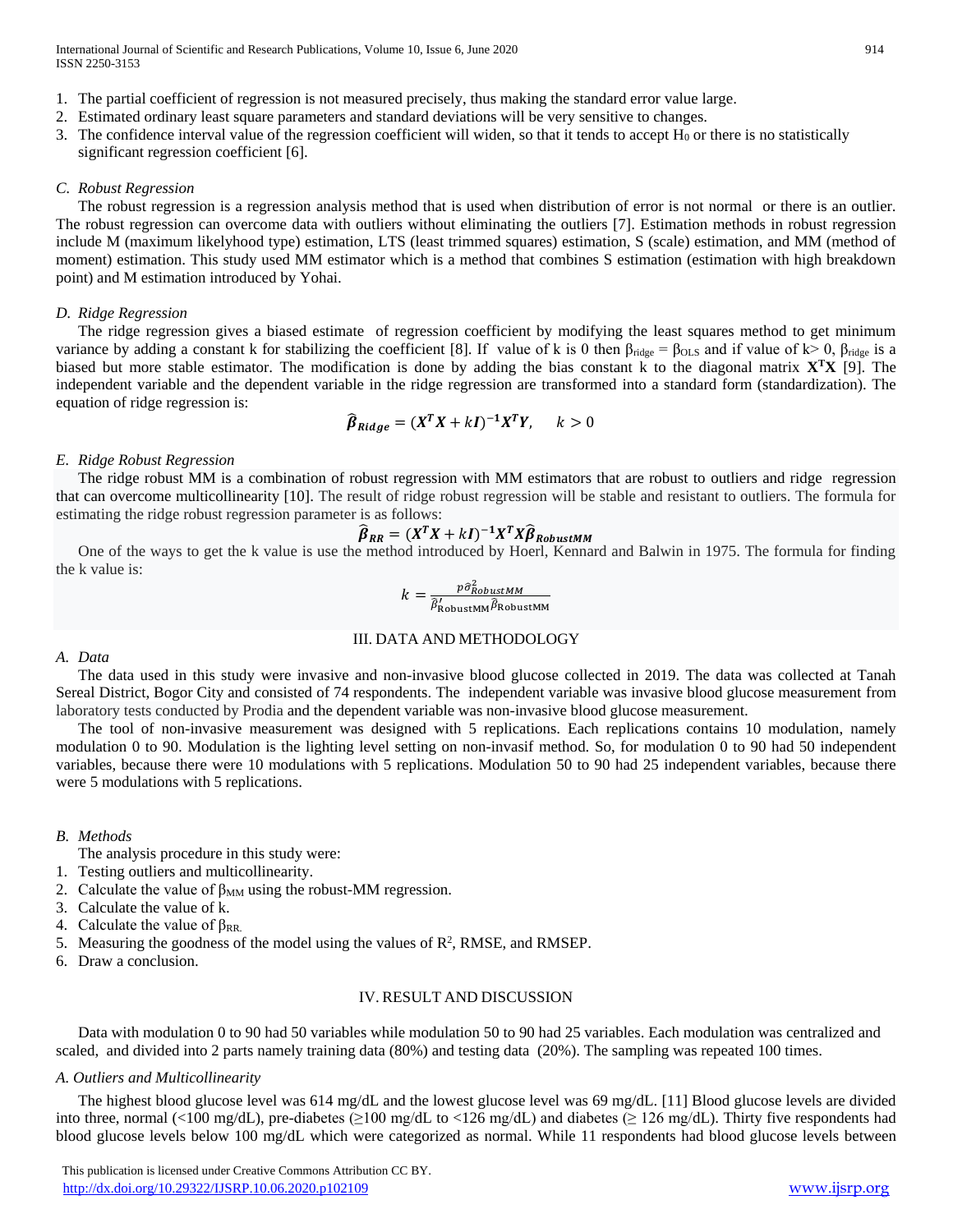100 mg/dL to 126 mg/dL which were categorized as prediabetes and the 28 respondents had blood glucose levels above 126 mg/dL that were categorized as diabetes.

Outliers in this study was respondents 15, 28, 29, 33, 40, 48, 64, and 76 which had blood glucose levels 282 mg / dL, 274 mg / dL, 328 mg / dL, 258 mg / dL, 303 mg / dL, 319 mg / dL, 256 mg / dL, and 614 mg / dL respectively. Outliers in the data will make mistakes, variance in the data, and intervals have a wider range [12]. In this study, outliers are still included in the analysis process using robust methods to outliers.



Figure 1: Boxplot of Invasif Blood Glucose Levels

Detection of multicollinearity can use the VIF value of each independent variable. The VIF value of modulation 0 to 90 presented in table 1 and the VIF value of modulation 50 to 90 presented in table 2. If the value of VIF is more than 1 then it is said that there is low multicollinearity and if the value of VIF is more than 5 then there is a high multicollinearity [13]. Based of Table 1, all VIF values were higher than 5, which means there was a high multicollinearity problem in modulation 0 to 90 and based of Table 2, almost all the value of VIF for each independent variable were higher than 5 too. So, modulation 50 to 90 had high multicollinearity problem too.

| <b>Variable</b> | <b>VIF Value</b> | Variable | <b>VIF Value</b> | <b>Variable</b> | <b>VIF Value</b> |
|-----------------|------------------|----------|------------------|-----------------|------------------|
| $X_1$           | 45.69            | $X_{18}$ | 16.78            | $X_{35}$        | 30.20            |
| $X_2$           | 26.30            | $X_{19}$ | 30.47            | $X_{36}$        | 78.03            |
| $X_3$           | 17.31            | $X_{20}$ | 54.38            | $X_{37}$        | 21.38            |
| $X_4$           | 13.31            | $X_{21}$ | 30.19            | $X_{38}$        | 29.29            |
| $X_5$           | 18.69            | $X_{22}$ | 64.99            | $X_{39}$        | 12.54            |
| $X_6$           | 28.03            | $X_{23}$ | 29.26            | $X_{40}$        | 17.36            |
| $X_7$           | 7.96             | $X_{24}$ | 23.90            | $X_{41}$        | 43.35            |
| $X_8$           | 26.16            | $X_{25}$ | 31.81            | $X_{42}$        | 27.20            |
| $X_9$           | 20.40            | $X_{26}$ | 26.86            | $X_{43}$        | 17.20            |
| $X_{10}$        | 27.47            | $X_{27}$ | 26.11            | $X_{44}$        | 60.15            |
| $X_{11}$        | 32.99            | $X_{28}$ | 23.42            | $X_{45}$        | 35.40            |
| $X_{12}$        | 59.93            | $X_{29}$ | 34.09            | $X_{46}$        | 39.03            |
| $X_{13}$        | 22.68            | $X_{30}$ | 36.21            | $X_{47}$        | 24.25            |
| $X_{14}$        | 24.12            | $X_{31}$ | 31.71            | $X_{48}$        | 40.35            |
| $X_{15}$        | 29.40            | $X_{32}$ | 39.11            | $X_{49}$        | 40.52            |
| $X_{16}$        | 27.89            | $X_{33}$ | 17.39            | $X_{50}$        | 17.38            |
| $X_{17}$        | 29.60            | $X_{34}$ | 25.44            |                 |                  |

Tabel 1: The VIF value of modulation 0 to 90

Tabel 2: The VIF value of modulation 50 to 90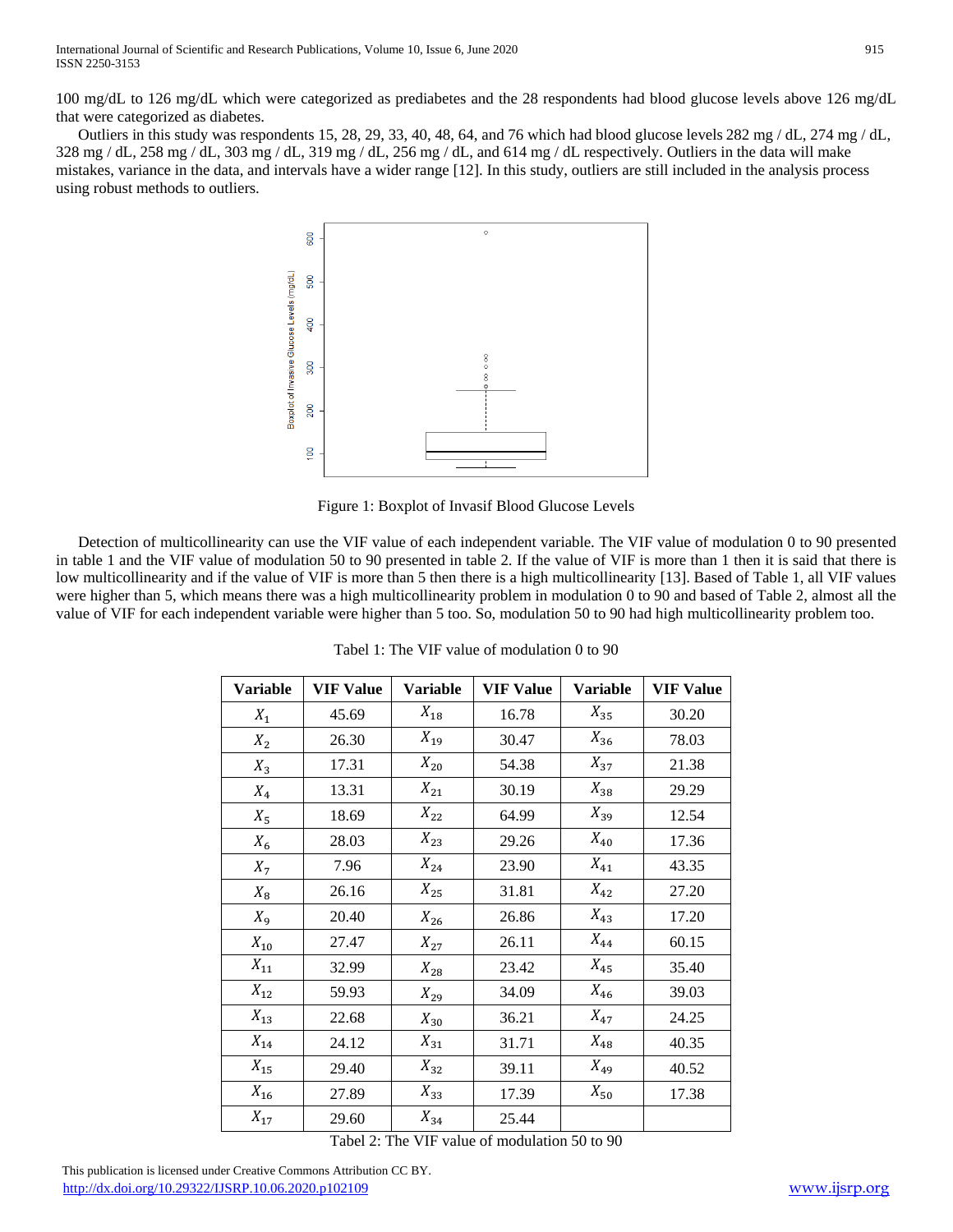| Variable | <b>VIF Value</b> | Variable | <b>VIF Value</b> |
|----------|------------------|----------|------------------|
| $X_1$    | 12.74            | $X_{14}$ | 10.00            |
| $X_2$    | 3.33             | $X_{15}$ | 12.46            |
| $X_3$    | 10.13            | $X_{16}$ | 20.35            |
| $X_4$    | 7.86             | $X_{17}$ | 12.32            |
| $X_5$    | 10.91            | $X_{18}$ | 11.28            |
| $X_6$    | 12.69            | $X_{19}$ | 8.80             |
| $X_7$    | 15.86            | $X_{20}$ | 9.65             |
| $X_{8}$  | 11.48            | $X_{21}$ | 15.31            |
| $X_{9}$  | 16.41            | $X_{22}$ | 12.63            |
| $X_{10}$ | 16.97            | $X_{23}$ | 14.84            |
| $X_{11}$ | 14.66            | $X_{24}$ | 14.52            |
| $X_{12}$ | 12.29            | $X_{25}$ | 9.48             |
| $X_{13}$ | 10.30            |          |                  |

## *B. Ridge Robust-MM*

After getting a parameter estimation of robust-MM regression, then this value is used to calculate the value of k. The value of k for modulation 0 to 90 was 0.01. This k value is useful for stabilizing the estimator coefficient in ridge robust. The parameter estimation of robust-MM regression and k value was used to estimate parameter of the ridge robust-MM. The Goodness of model was presented in Table 3. The  $\mathbb{R}^2$  values was 4.76e-01 or equal to 47.62%. This means that the variance of the dependent variable can be explained 47.62% by model, while the remaining 53.38% cannot be explained by model. The RMSE value was 5.71e-02 while the RMSEP value was 1.66e-01.

|                   | <b>Training Data</b> | <b>Testing Data</b> |              |
|-------------------|----------------------|---------------------|--------------|
| <b>Statistics</b> | $\mathbf{R}^2$       | <b>RMSE</b>         | <b>RMSEP</b> |
| Mean              | 4.76e-01             | 5.71e-02            | 1.66e-01     |
| Variance          | 1.97e-02             | 2.87e-04            | 1.96e-03     |

Table 3: Goodness of model for modulation 0 to 90

The value of k for modulation 50 to 90 was 0.11. This k value is useful for stabilizing the estimator coefficient. The goodness of model was presented in Table 4. Based Table 4, the  $R^2$  values was 1.99e-01 or equal to 19.88%. This means that the variance of the dependent variable can be explained 19.88% by model, while the remaining 81.22% cannot be explained by model. The RMSE value was 1.02e-01 while the RMSEP value was 1.19e-01.

Table 4: Goodness of model for modulation 50 to 90

|                   | <b>Training Data</b> | <b>Testing Data</b> |              |
|-------------------|----------------------|---------------------|--------------|
| <b>Statistics</b> | $\mathbf{R}^2$       | <b>RMSE</b>         | <b>RMSEP</b> |
| Mean              | $1.99e-01$           | $1.02e-01$          | $1.19e-01$   |
| Variance          | $5.10e-02$           | $2.10e-04$          | 1.66e-03     |

## V. CONCLUSIONS AND RECOMMENDATIONS

#### *A. Conclusions*

The results of this study is modulation 0 to 90 had bigger coefficient determination  $(R^2)$  value and lower Root Mean Square Error (RMSE) value than modulation 50 to 90, which was 47.62% and 5.71e-02 respectively. The RMSEP value of modulation 0 to 90 was 1.66e-01.

*B. Recommendations*

 This publication is licensed under Creative Commons Attribution CC BY. <http://dx.doi.org/10.29322/IJSRP.10.06.2020.p102109> [www.ijsrp.org](http://ijsrp.org/)